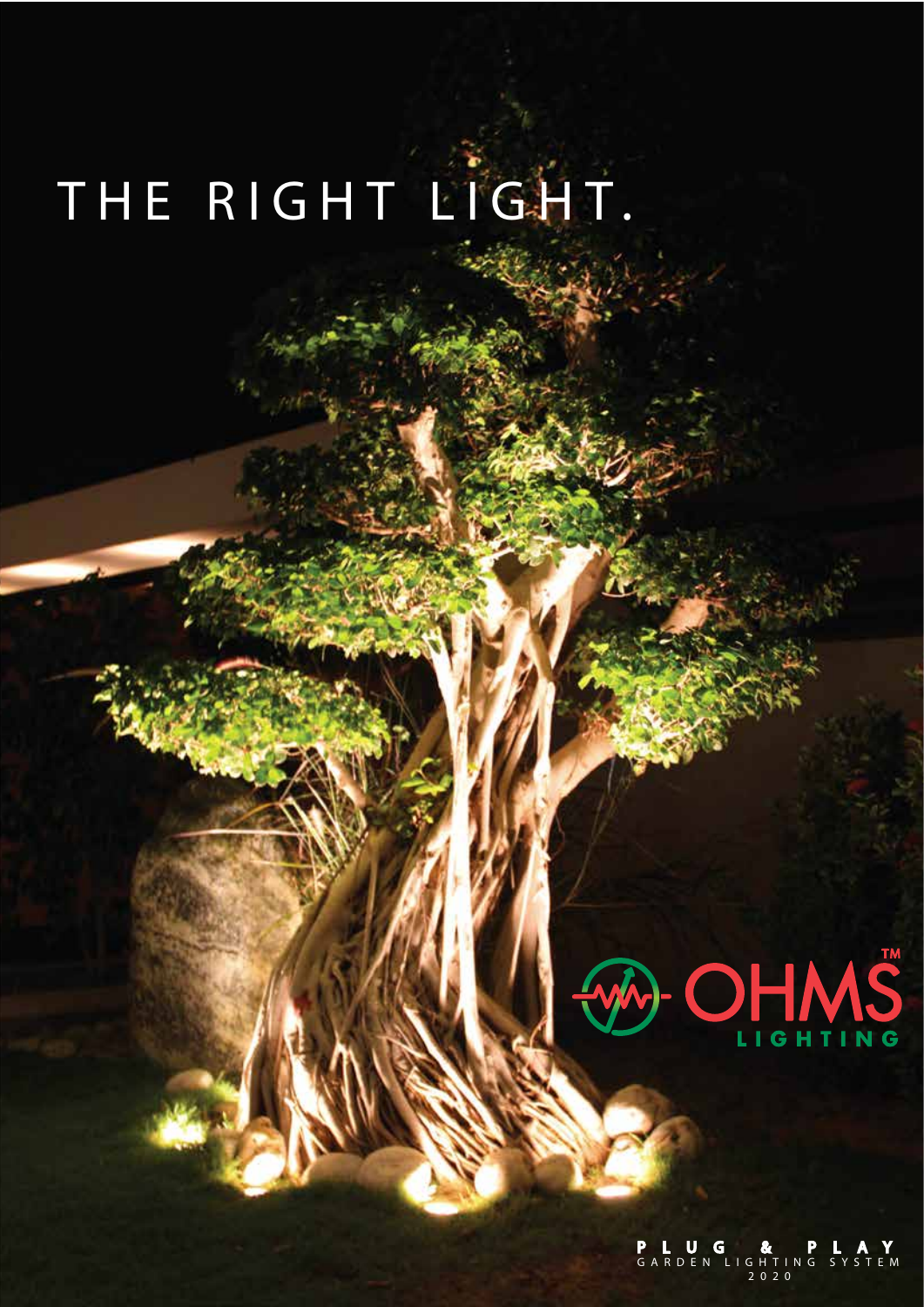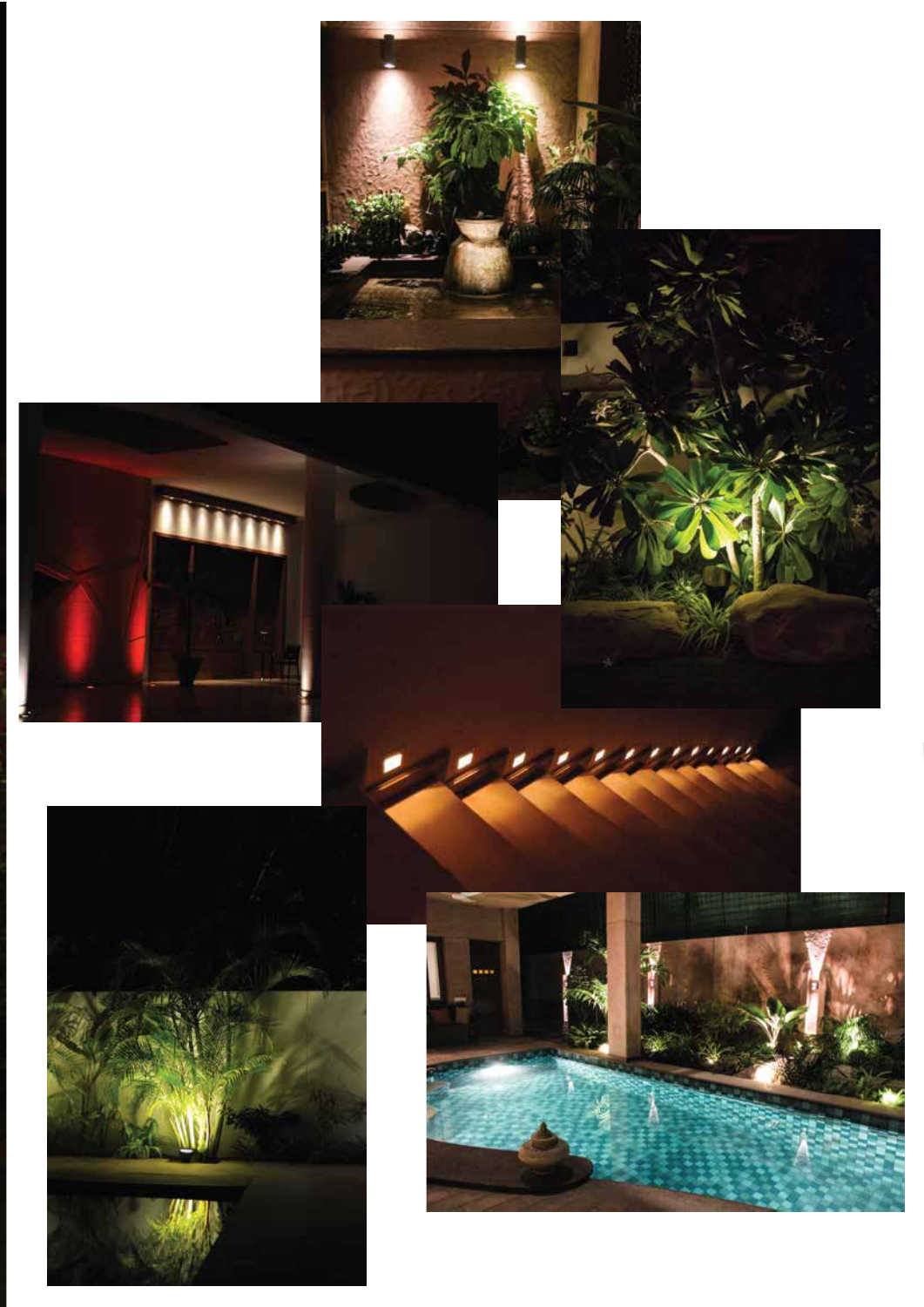CHOOSE A JOB YOU LOVE AND YOU'LL NEVER HAVE TO WORK A DAY IN YOUR  $L + F/E$ .

CONFUSCIOUS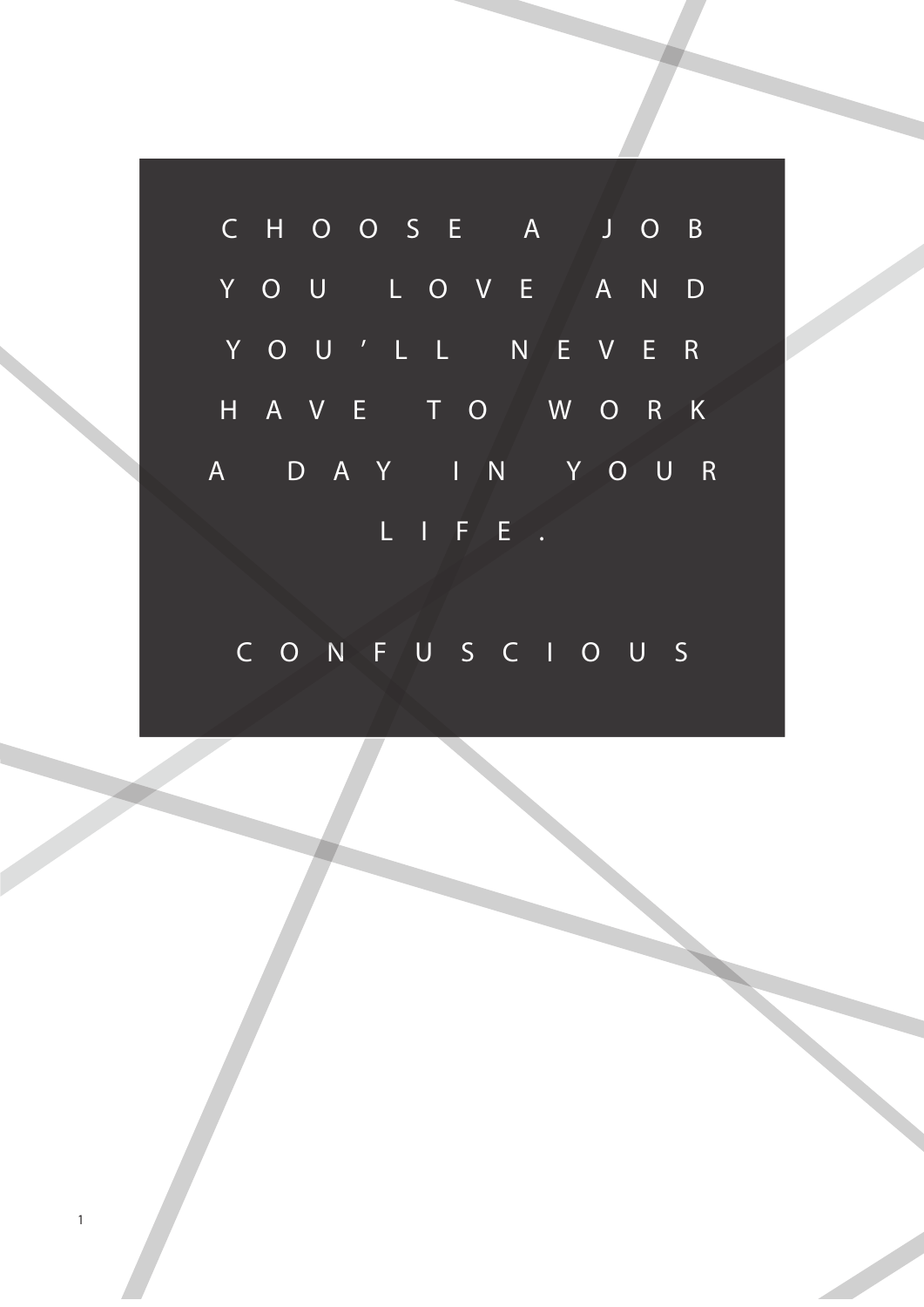## OUR STORY THE RIGHT LIGHT

OHMS LIGHTING STARTED AS A SMALL ENTERPRISE 30 YEARS AGO, PROVIDING LIGHTING SERVICES TO A SELECT FEW CLIENTS. SINCE THEN, WE HAVE BOUGHT LIGHT TO THE LIVES OF MANY, PROVIDING TOP OF THE LINE LUMINAIRES TO THEIR HOMES, AND OFFICES, TAKING ON INDUSTRIAL AND COMMERCIAL PROJECTS ALIKE.

THROUGHOUT THIS JOURNEY, THE LOVE AND SUPPORT FROM OUR CLIENTS HELPED SHAPE THIS COMPANY TO BECOME WHAT IT IS TODAY. WITH THAT, WE ARE PROUD TO INTRODUCE OUR NEW RANGE OF ARCHITECTURAL AND LANDSCAPE LIGHTING - OHMS GL SERIES.

2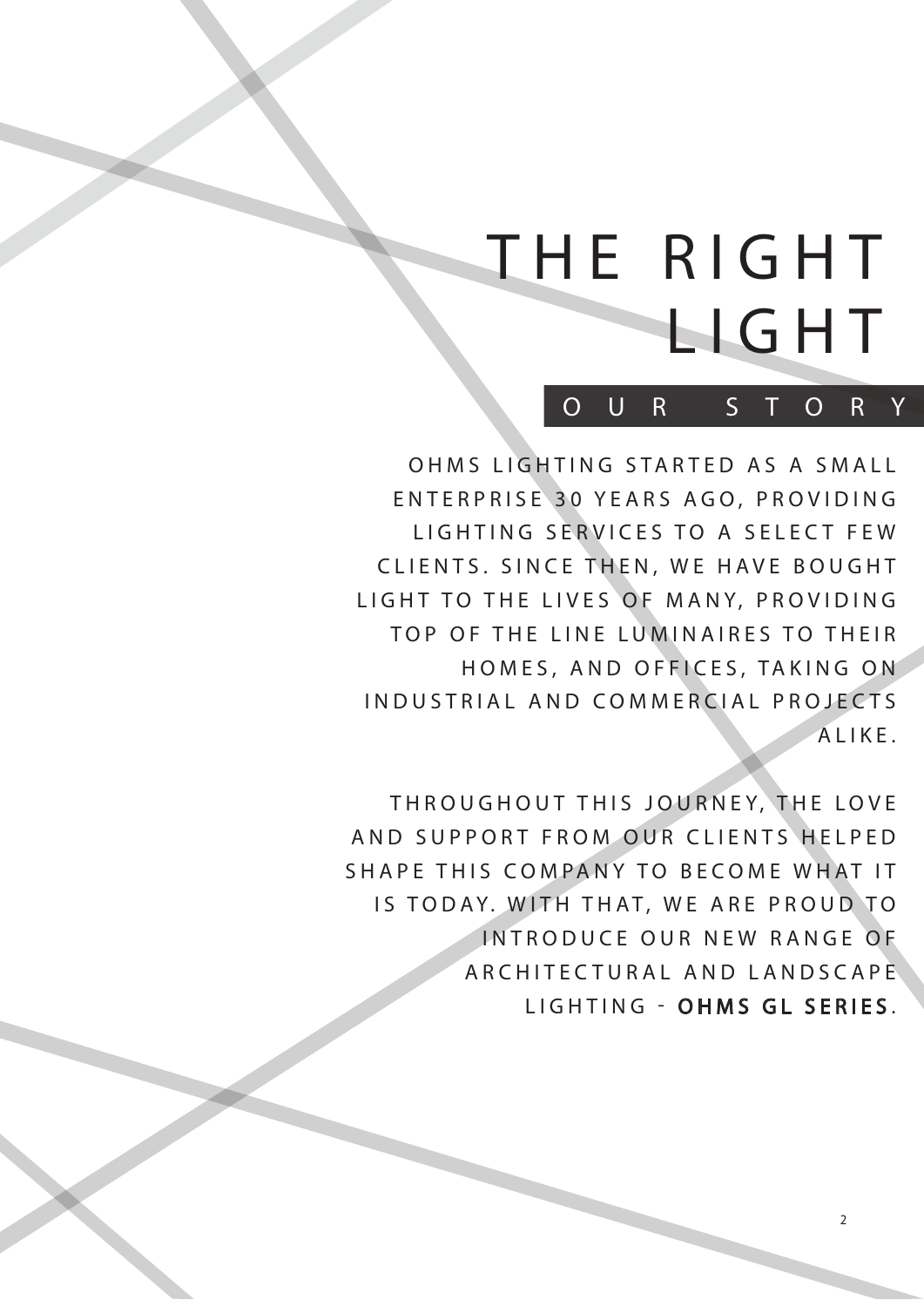







4 W 3 W 3 2 W





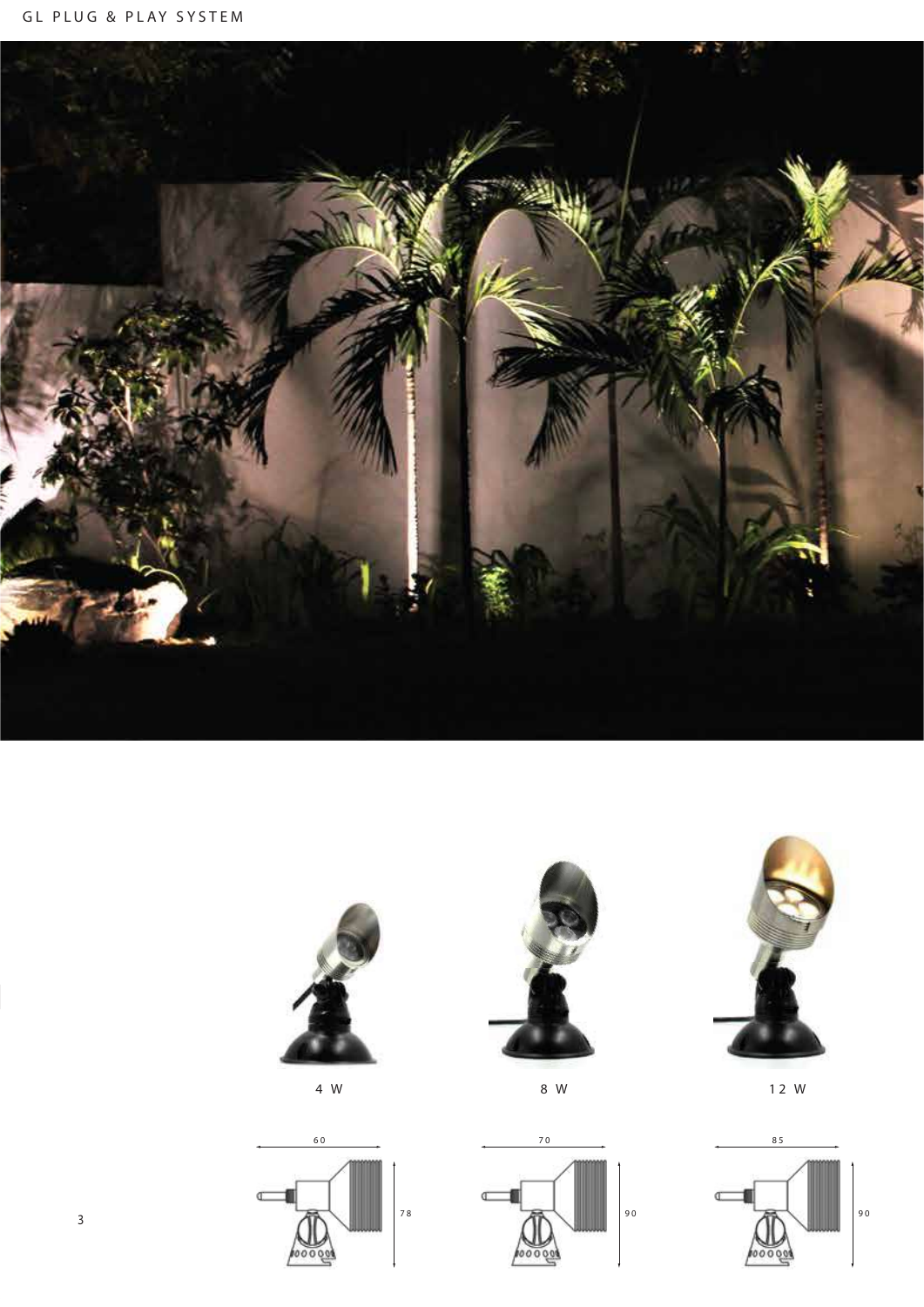



18-24 W



| B.<br>G.<br>. .             | R A S S<br>S P<br>IKE     |
|-----------------------------|---------------------------|
| MATERIAL:                   | CAST BRASS                |
| $F$ $I$ $N$ $I$ $S$ $H$ $:$ | NICKEL PLATED             |
| VOLTAGE:                    | $12V$ AC/DC               |
| <b>POWER USAGE:</b>         | 4 W / 8 W / 1 2 W / 2 4 W |
| IP RATING:                  | IP68                      |
| <b>BEAM ANGLE:</b>          | 30 DEGREES                |
| WARRANTY:                   | $3 - 5$ YEARS             |
| AVERAGE LIFE:               | 50,000 HOURS              |
| LIGHT SOURCE:               | 3/4/9 CREE LEDS           |
| INSTALLATION:               | ABOVE GROUND AND          |
|                             | <b>SURMERSIRIE</b>        |

4 and  $\sim$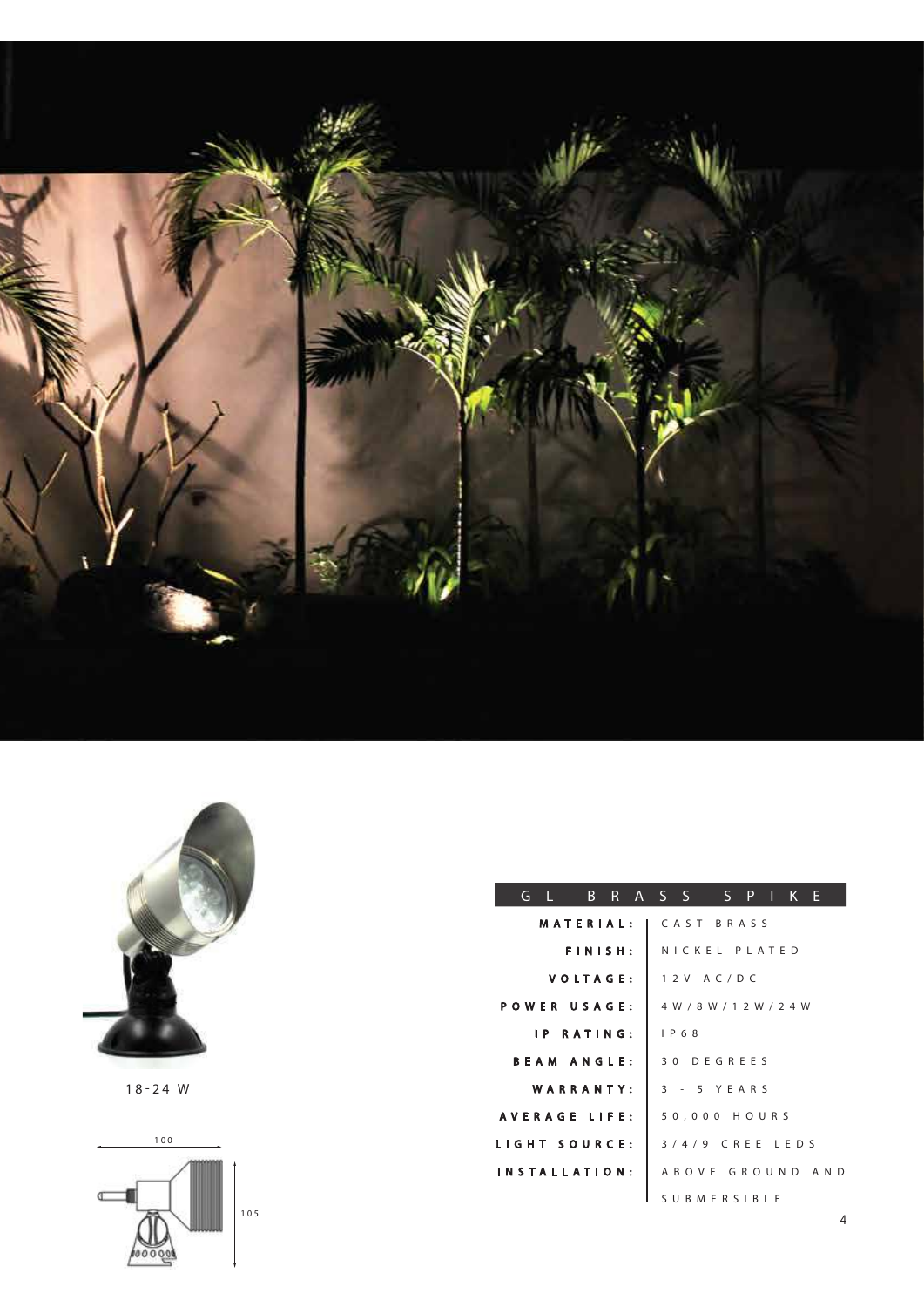



| GL -                        | 5 W SPIKE             |
|-----------------------------|-----------------------|
| <b>MATERIAL:</b>            | P V C                 |
| $F$ $I$ $N$ $I$ $S$ $H$ $:$ | BLACK                 |
| VOLTAGE:                    | $12V$ AC/DC           |
| <b>POWER USAGE:</b>         | 5 W                   |
| IP RATING:                  | IP65                  |
| <b>BEAM ANGLE:</b>          | 30 DEGREES            |
| WARRANTY:                   | $3 - 5$ YEARS         |
| AVERAGE LIFE:               | 50,000 HOURS          |
| .IGHT SOURCE:               | 3 CREE LEDS           |
| <b>INSTALLATION:</b>        | A B O V E G R O U N D |
|                             |                       |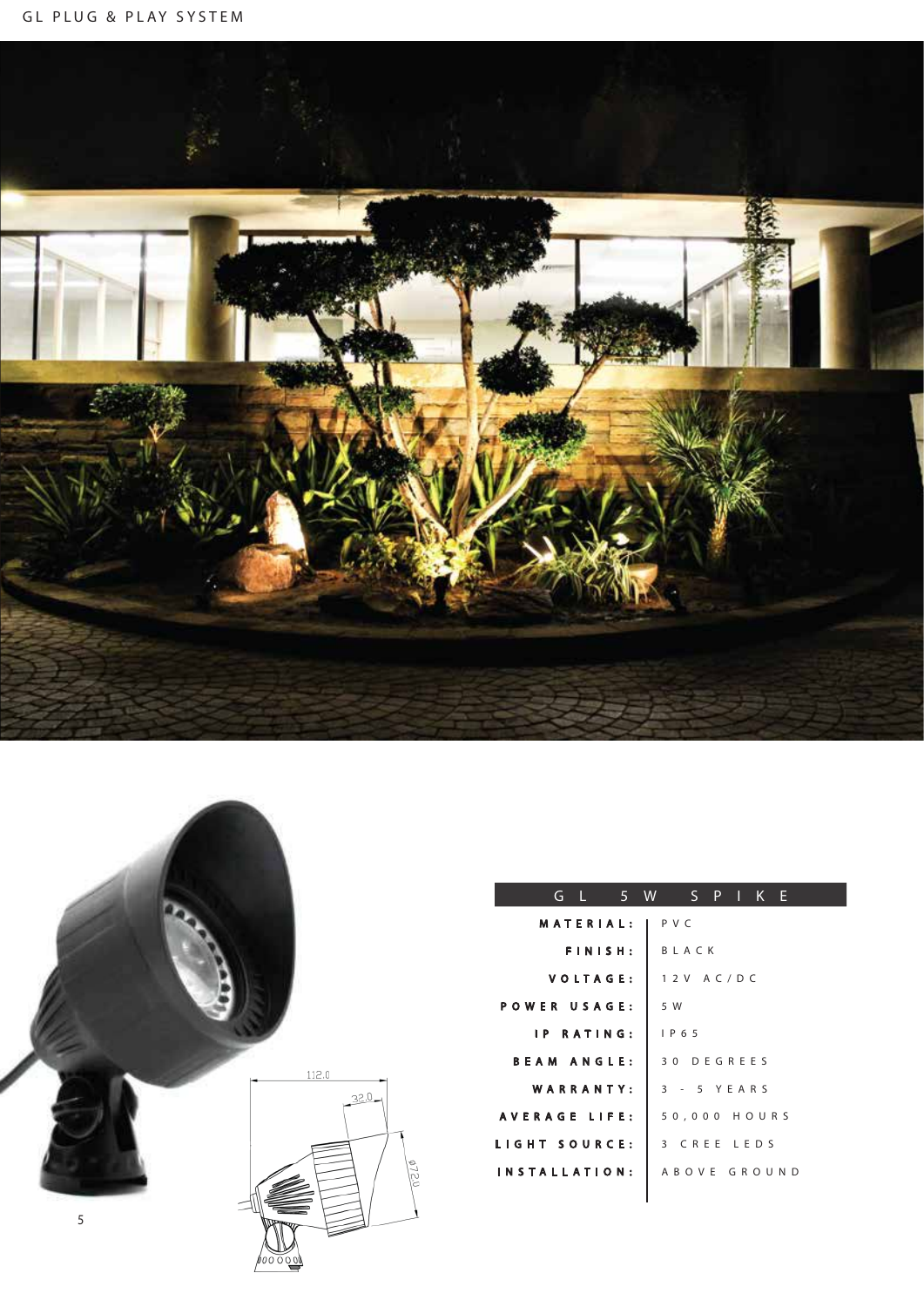



| G.<br>L.             | BOLLARD SPIKE         |
|----------------------|-----------------------|
| <b>MATERIAL: I</b>   | A L U M I N I U M     |
| FINISH:              | BLACK                 |
| VOLTAGE:             | $12V$ AC/DC           |
| <b>POWER USAGE:</b>  | 4 W                   |
| IP RATING:           | IP65                  |
| <b>BEAM ANGLE:</b>   | 360 DEGREES           |
| WARRANTY:            | 3 - 5 YEARS           |
| <b>AVERAGE LIFE:</b> | 50,000 HOURS          |
| LIGHT SOURCE:        | 3 CREE LEDS           |
| INSTALLATION:        | A B O V E G R O U N D |
|                      |                       |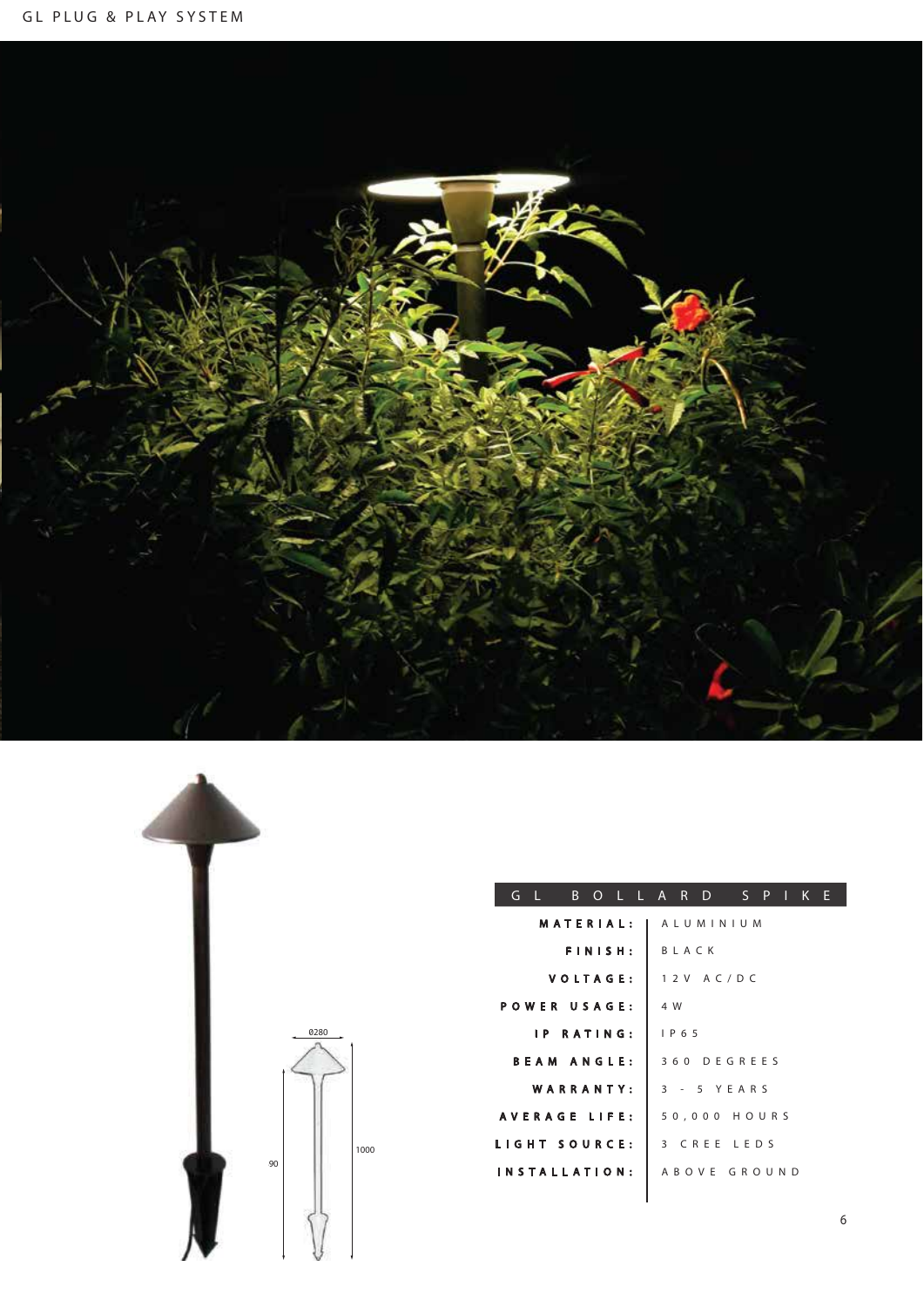







8 0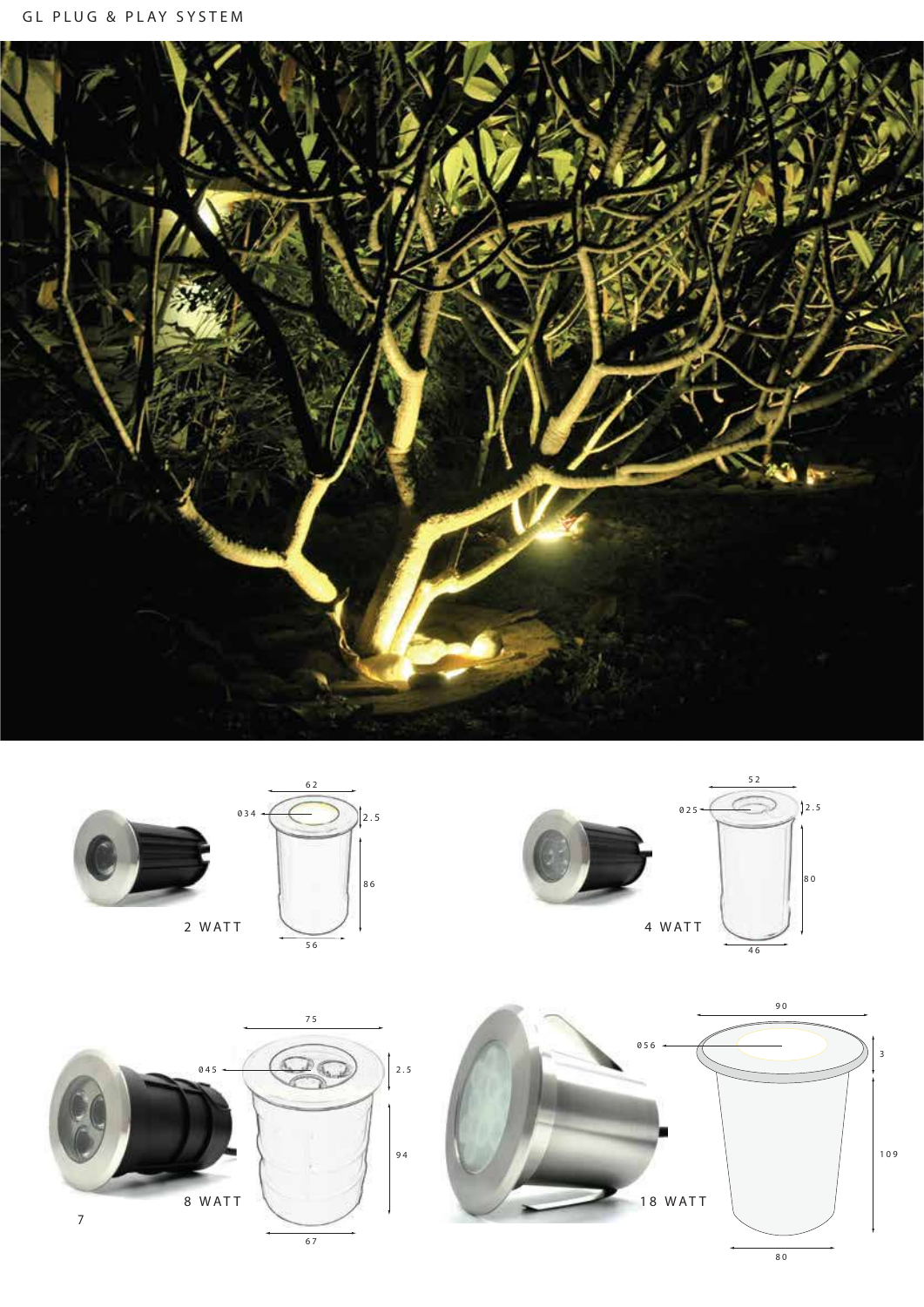





0.3 WAT T



| N.<br>n.<br>GL.             | G R O U N D               |
|-----------------------------|---------------------------|
| <b>MATERIAL:</b>            | STAINLESS STEEL-          |
| $F$ $I$ $N$ $I$ $S$ $H$ $:$ | STAINLESS STEEL           |
| VOLTAGE:                    | $12V$ AC/DC               |
| <b>POWER USAGE:</b>         | 4 W / 8 W / 1 2 W / 2 4 W |
| IP RATING:                  | IP68                      |
| <b>BEAM ANGLE:</b>          | 120/40/30DEGREES          |
| WARRANTY:                   | $3 - 5$ YEARS             |
| <b>AVERAGE LIFE:</b>        | 50,000 HOURS              |
| LIGHT SOURCE:               | 1/3/4 CREE LEDS           |
| INSTALLATION:               | ABOVE GROUND AND          |
|                             | SURMERSIRI F              |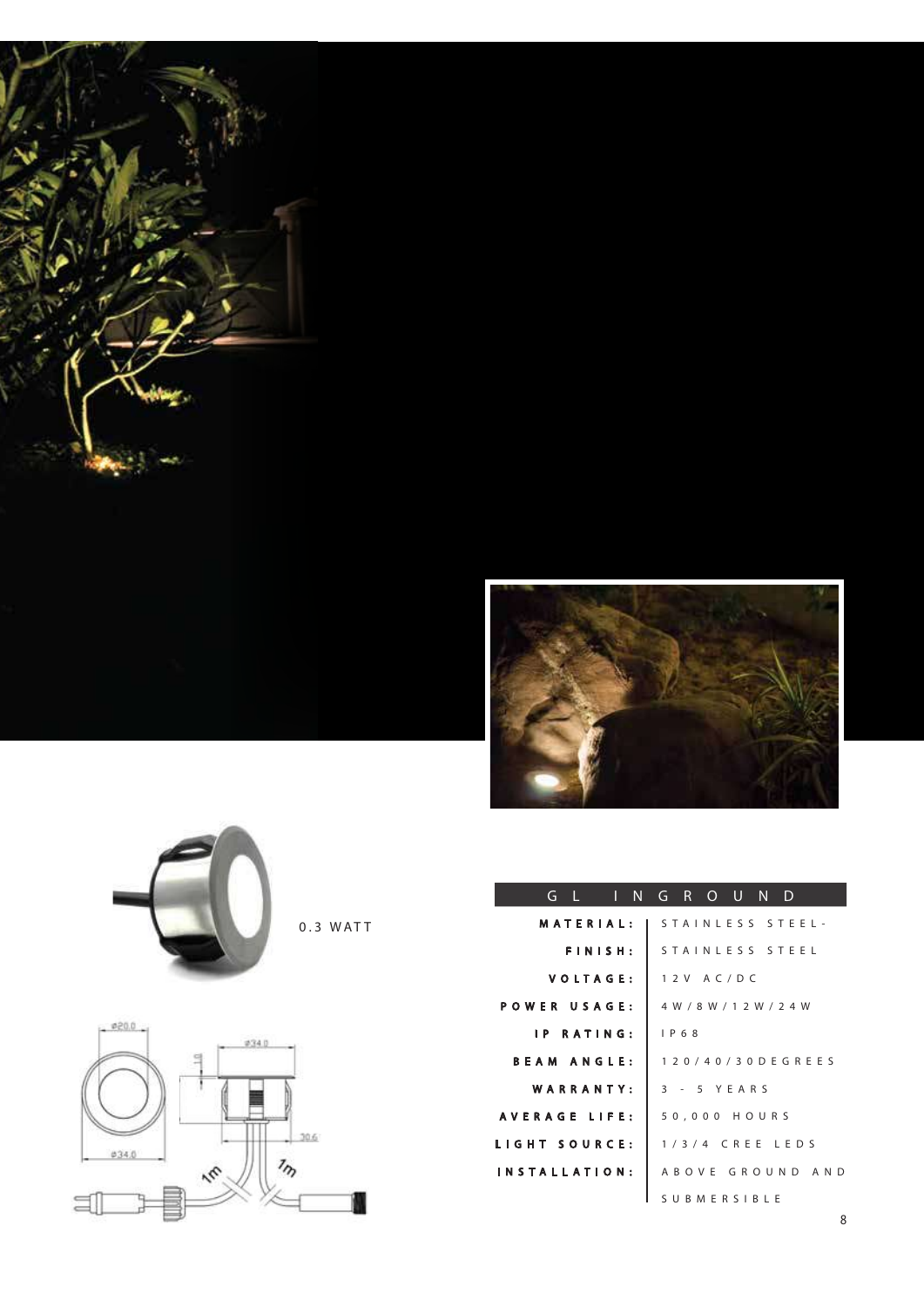



WEIGHTED BASE (FOR WATERBODIES)



GROUND SPIKE & POLE EXTENSION

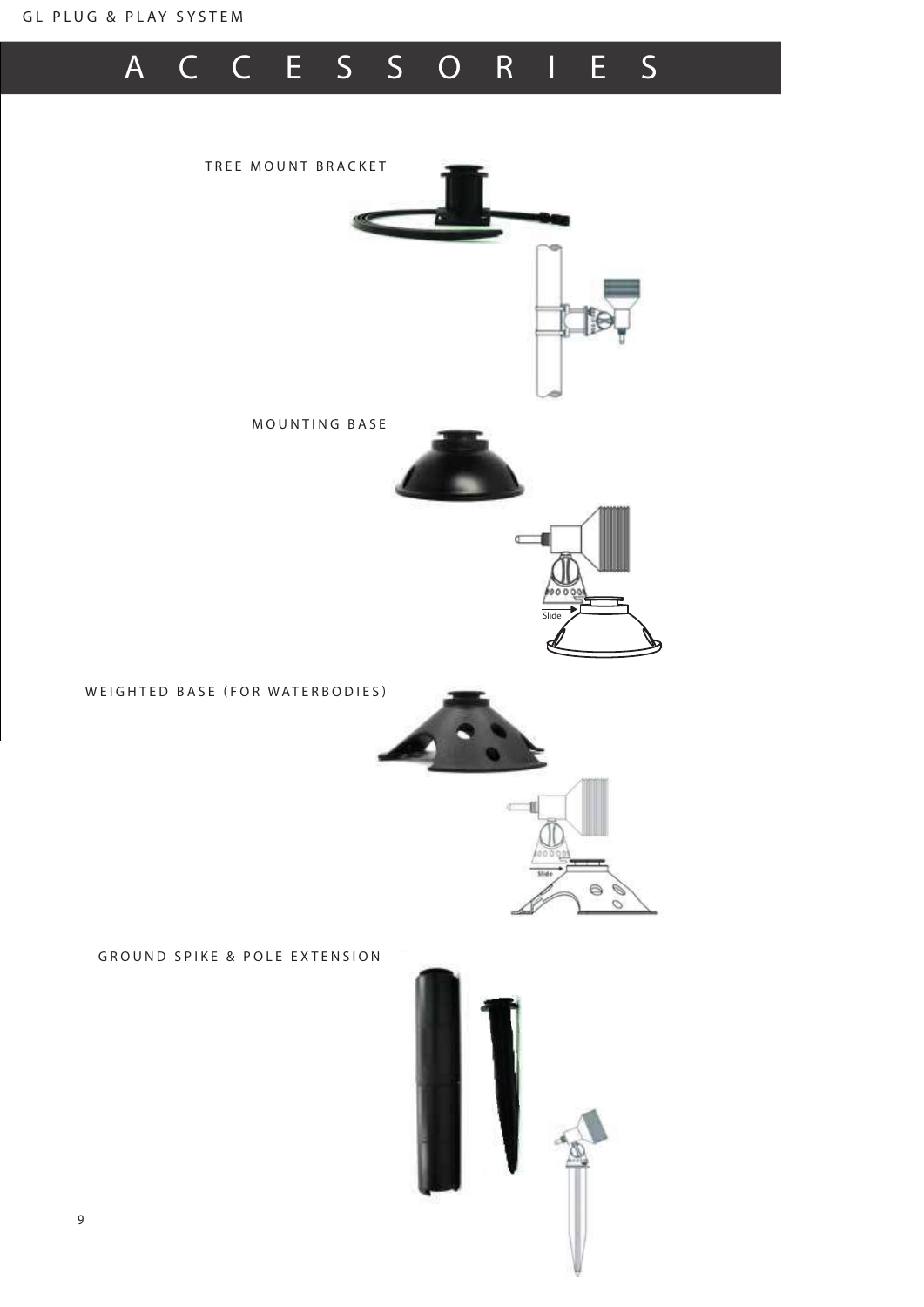



12V TRANSFORMER 60W/105WV



DAWN TO DUSK LIGHT SENSOR



2M EXTENSION 1P68 CABLE